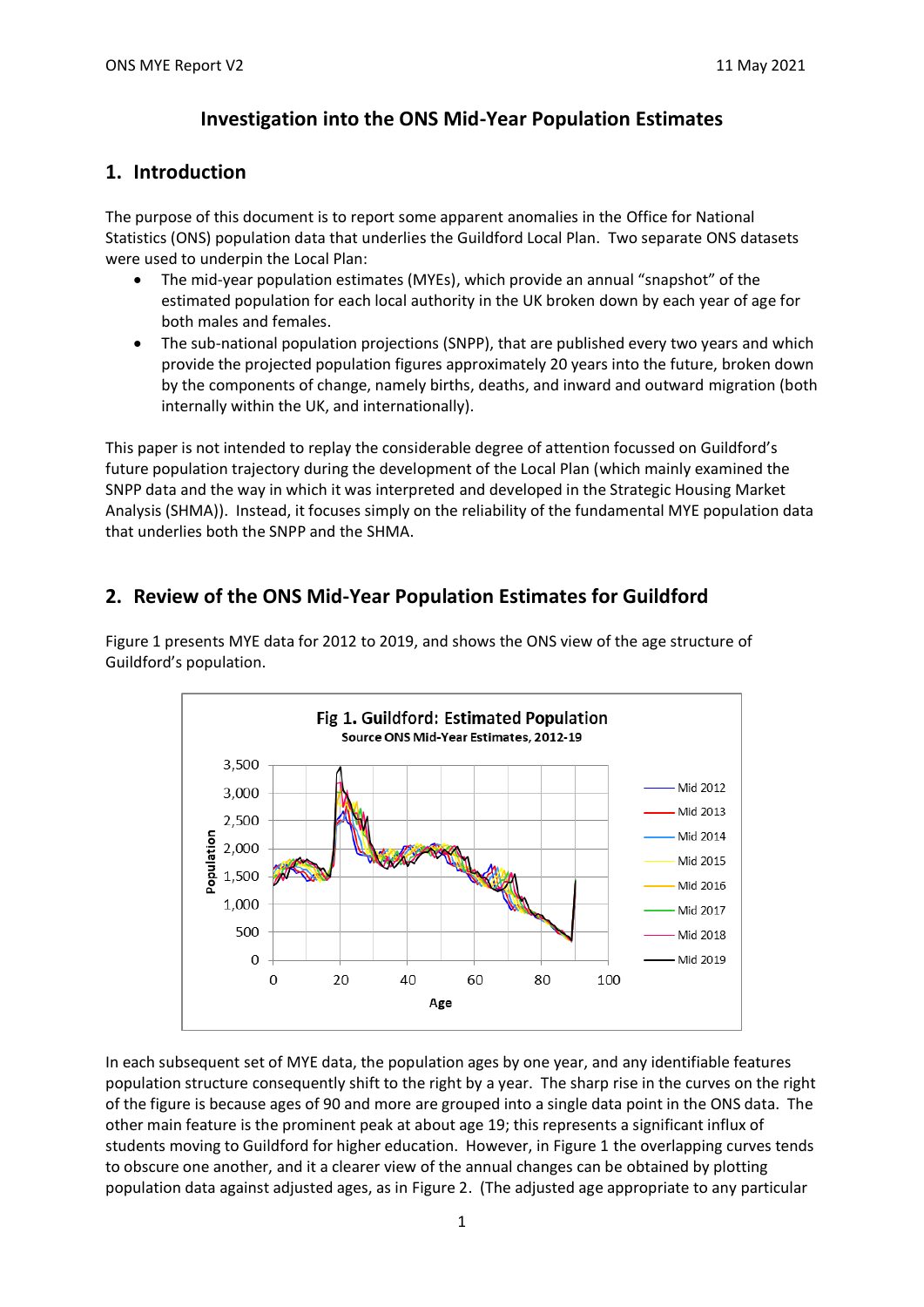MYE dataset is obtained by reducing true ages by the interval between 2012 and the year to which the dataset applies. For example the adjustment for MYE 2015 data would be an age reduction of 3 years, ie. 2015 - 2012.)



The main features of the "student bulge" are that with each succeeding year, both the height and the width of the bulge increases, and that the later annual bulges almost fully enclose the earlier ones. This can be seen more clearly in Figure 3 which presents an enlarged version of the same data as that in Figure 2. The ONS data clearly implies that between 2012 and 2019 there were sharply increasing numbers students migrating to Guildford, and that year-by-year those students stayed in Guildford for longer.



The extent of this apparent growth over the 10-year age band that includes most of the "student bulge" (ie. true ages of 19 and 28) is very considerable. Figure 4 presents the data for a set of 10-year age bands for the complete population (except for the extreme bands for which the age band widths are curtailed to match the available data, ie. 9 years from 0 to 8 inclusive, and a band of indeterminate width for the 89+ age band). The legend to the right of Figure 4 also includes the actual change in population for that band, and the corresponding annual compound rate of growth or decline. The MYE data estimated the growth of the total Guildford population between 2012 and 2019 to be 9,288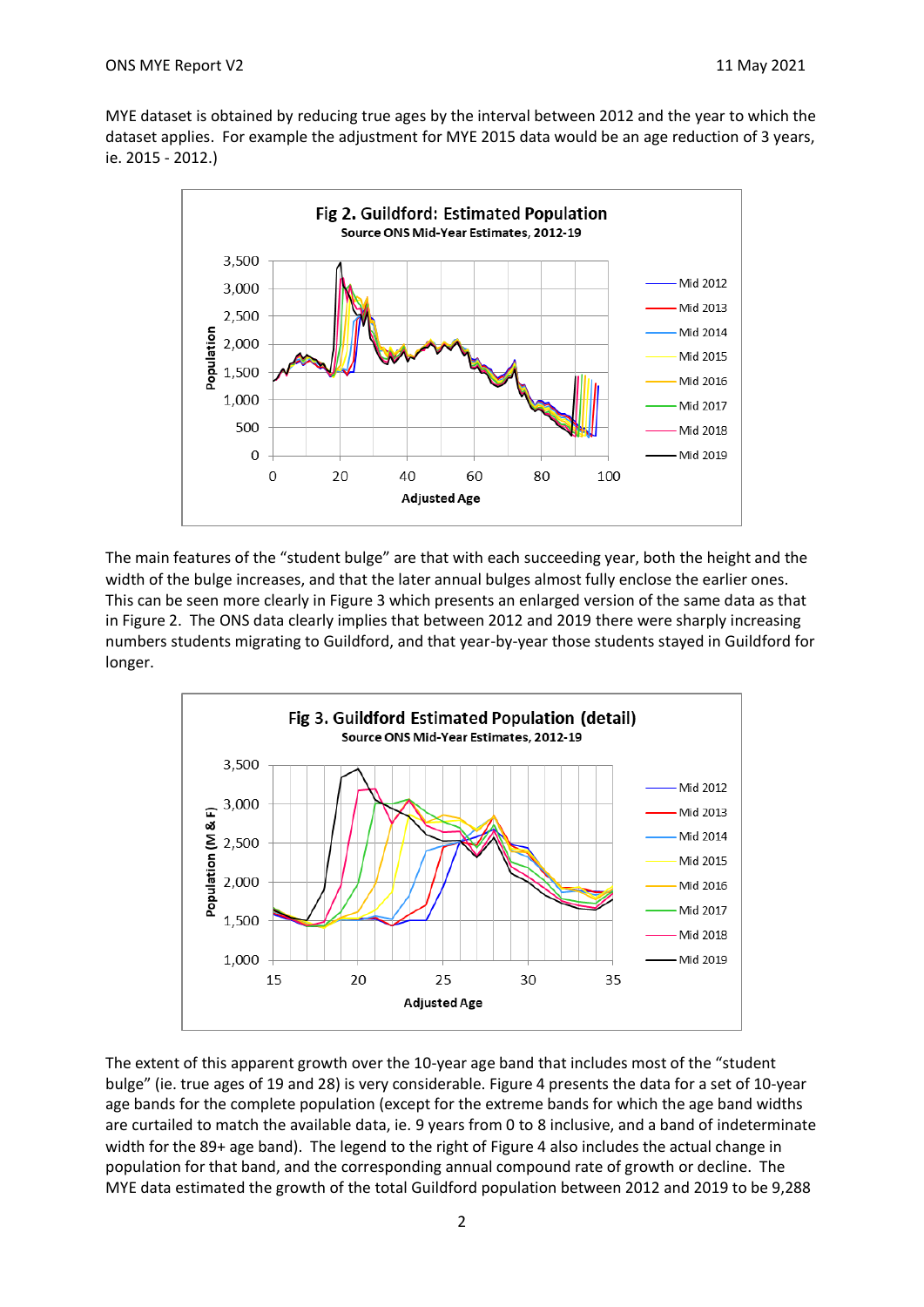(0.9%), whereas the growth in the 19 to 28 age band was 5,785 (3.3%). So the population growth in the "student bulge" age band of 19-28 accounted for nearly two thirds of the total estimated population growth in the MYE data (62.3%).



These figures for the "student bulge" (ie. a 3.3% annual rate of growth, and its status as the principal driver of population growth in Guildford) seem remarkably high. The clear interpretation of the ONS data presented in Figure 3 is that in the 7 years between 2012 and 2019 the following two changes occurred:

- Approximately 2,000 young people a year were moving to Guildford in 2019, compared with only about 1,100 just seven years earlier in 2012.
- For each year in the period 2012 to 2019, the duration for which young people stay in Guildford is a year longer than the duration in the previous year's ONS MYE estimate.

The first of these changes seems doubtful at best, but in principle could be checked against HESA data. The second change would appear to be very unlikely, and it would seem to be far more likely to be caused by a systematic error in the methodology used to derive the estimates.

In view of the doubtful reliability of the MYE estimates an independent "sanity check" was undertaken. Given that the width of the "student bulge" extends well into the principal child-bearing ages (especially for the later MYEs), the population trend of females of those ages was compared against the corresponding trend of infants aged less than 1 year old. It is important to note that the data required to make this comparison are all drawn for the same series of annual MYE datasets so they should be mutually consistent. Although a number of potentially confounding factors might influence this comparison, it was nevertheless anticipated that some broad similarity between these two trend lines would be observed. The age band of females for this sanity check was chosen as between 24 and 31 years of age; 24 as a lower age limit excludes students aged 23 years of age or less (corresponding to the age when most undergraduates would have completed their degree), and 31 represents the greatest age of the "student bulge" in the 2019 MYE data (see Figure 1). According to Table 3 of current ONS data<sup>1</sup>, the 24-31 age band includes the mothers of approaching half of live

 $\overline{a}$ 

 $<sup>1</sup>$  Births by Parents' Characteristics, England and Wales</sup>

<sup>(</sup>https://www.ons.gov.uk/peoplepopulationandcommunity/birthsdeathsandmarriages/livebirths/datasets/births byparentscharacteristics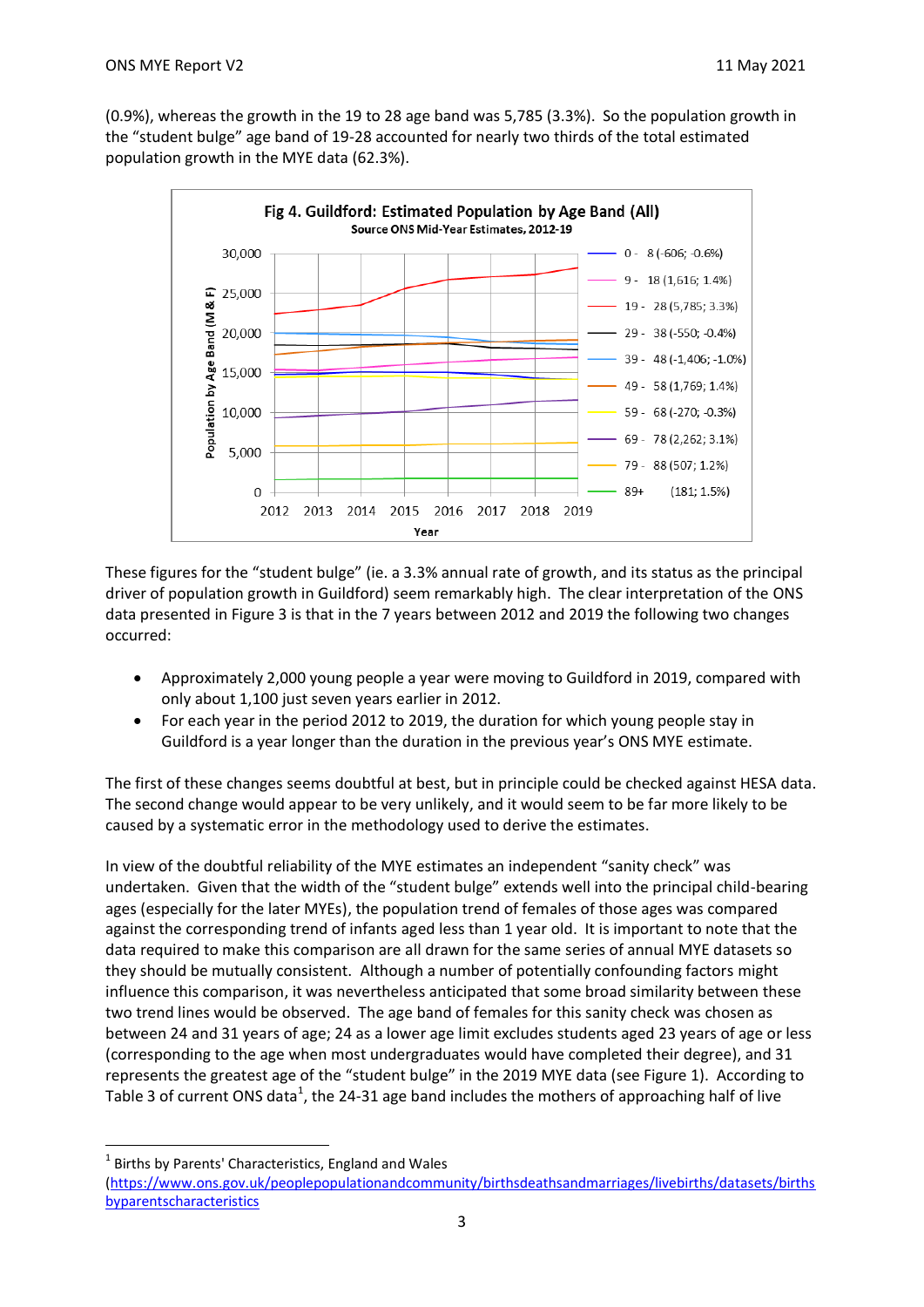births in 2019, so it provides confidence that 24-31 band for Guildford would include a sufficiently large sample of births from which to draw valid comparisons between the two trend lines.

It should be noted that the check was carried out without any expectation that the **number** of infants could be accurately inferred from the number of females in the relevant age band. The purpose of the check was to examine whether that **trend of infant numbers** was broadly consistent with the corresponding **trend of the number of females** in the selected age band. Accordingly, the data presented in Figure 5 have all been normalised with respect to 2012 values to provide a ready means of comparison. 2012 was chosen as the baseline because it was the first year from which MYEs were readily available after the 2011 Census.



Figure 5 show a very large divergence between the solid red curve for Guildford for females between 24 and 31 years of age versus the solid green curve for infants less than one year of age. In contrast, the same information for all other Surrey boroughs (shown in the same colours but with dotted lines) displays very similar trend lines between 2012 and 2016, and only modest divergence thereafter. The discrepancy between the two Guildford trend lines therefore strongly suggests that at least one of them is likely to be incorrect.

Finally, as an additional element of the sanity check, historic data on the number of Primary School reception class pupils in Guildford and its adjacent local authorities (Elmbridge, Mole Valley, Waverley and Woking) was obtained from the local education authority (Surrey County Council) for the period 2012 to 2020 (which was all that was available). This data (with five years deducted from the dates to provide a proxy for the number of births five years earlier) is also shown on Figure 5 as the blue curves. The Figure shows that the trend of these curves is consistent with MYE data for infants aged less than one year. The only curve in Figure 5 that exhibits a trend significantly different from any of the others is the one relating to females in Guildford aged between 24 and 31 years of age. Taken together with the clear evidence presented graphically in Figure 3, this raises significant doubts on the reliability of the MYE estimates in the 24-31 year age band.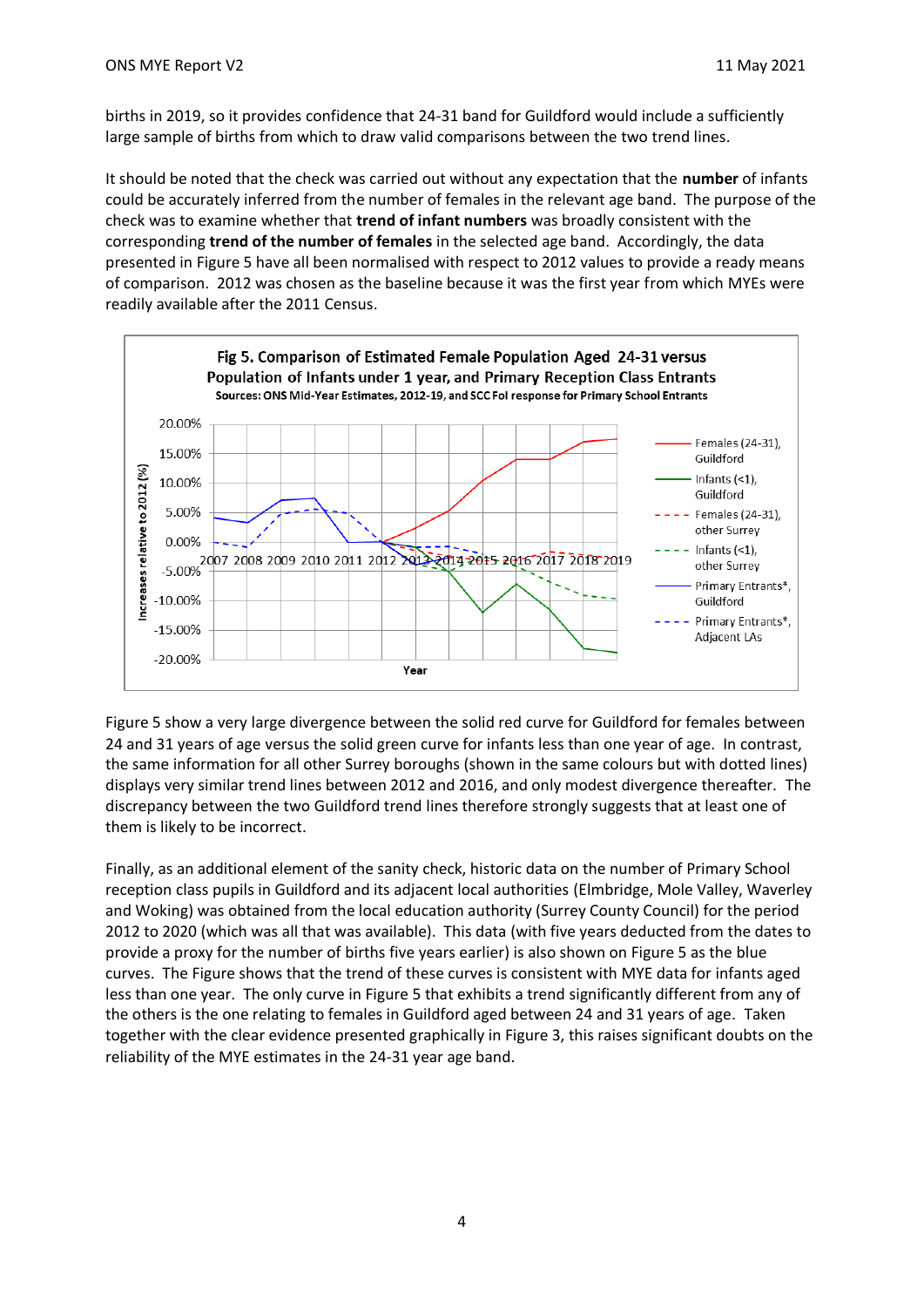## **3. Discussion**

Section 2 above presents the results of an investigation into the ONS MYE data for the years 2012 to 2019, and identified the following:

- a specific problem of increasing population in the 19-28 year age band (see Figure 3) both in terms of the number of young people coming to Guildford each year, and in the apparent duration of their residence.
- a large discrepancy between the trend line for females in the 24-31 age band versus the trend line for infants less than one year old (see Figure 5).

Specifically, the "student bulge" becomes progressively larger year by year, and the MYE estimates imply that very few students leave Guildford after a typical 3 or 4 year undergraduate course; in fact in any given MYE dataset, the duration for which young people stay in Guildford is a year longer than the duration in the previous year's MYE dataset. Figure 4 above showed that there was an implausibly large rate of population growth (3.3%) per annum in the 19-28 age band between MYE 2012 and MYE 2019. If – as this paper suggests – there is a procedural error in the MYE estimates of student numbers, the extent of that error could be estimated by assuming that the "student bulge" in fact remained of constant size instead of growing year by year. On this basis, the error over the 7-year period between 2012 and 2019 would then be simply the difference between the population estimates for that age band for those two years, ie. 5,785 (as shown in Figure 4).

Any error in the procedure for producing the MYE population estimates is typically corrected at a National Census, but if it remains uncorrected it will continue to propagate in each succeeding annual MYE until it is once again corrected at the next Census. Therefore a rough estimate of the error over the decade between the 2011 and the 2021 Censuses is simply 8,264 (ie. 5,785 x 10 / 7). It is not the first time that an error of this general magnitude has occurred; Section 3.10 of the "West Surrey Strategic Housing Market Assessment – Guildford Addendum Report 2017 (Final)" stated:

#### *"Unattributable Population Change*

*UPC is an adjustment made by ONS to reflect differences essentially between its 'components of change data' (births, deaths and migration estimates) and what Census data in 2001 and 2011 showed regarding population growth. It thus relates to the 2001-11 period. In Guildford UPC is positive over the 2001-11 period and totals 7,173 persons, a not insignificant amount."*

By definition, the ultimate cause of UPC is not known. However, the ONS publication "Mid-year Population Estimates – Quality and Methodology Information"<sup>2</sup> discusses a number of potential areas of difficulty in making such estimates, such as the problem in tracking UK students who complete higher education courses and move to other locations without registering with a GP, and the difficulty of tracking international students who leave the UK after their course by using the International Passenger Survey. Difficulties in capturing the relevant data in both these areas would produce exactly the effects highlighted in Figures  $1 - 3$  above. In addition, datasets that produce perfectly acceptable results at national levels frequently begin to exhibit progressively less reliable results as they are they are focused down to smaller sub-national geographic areas. Finally in the more recent MYE datasets, it is far from clear that the effects of Brexit have been fully taken into account.

 $\frac{1}{2}$ 

https://www.ons.gov.uk/peoplepopulationandcommunity/populationandmigration/populationestimates/metho dologies/annualmidyearpopulationestimatesqmi